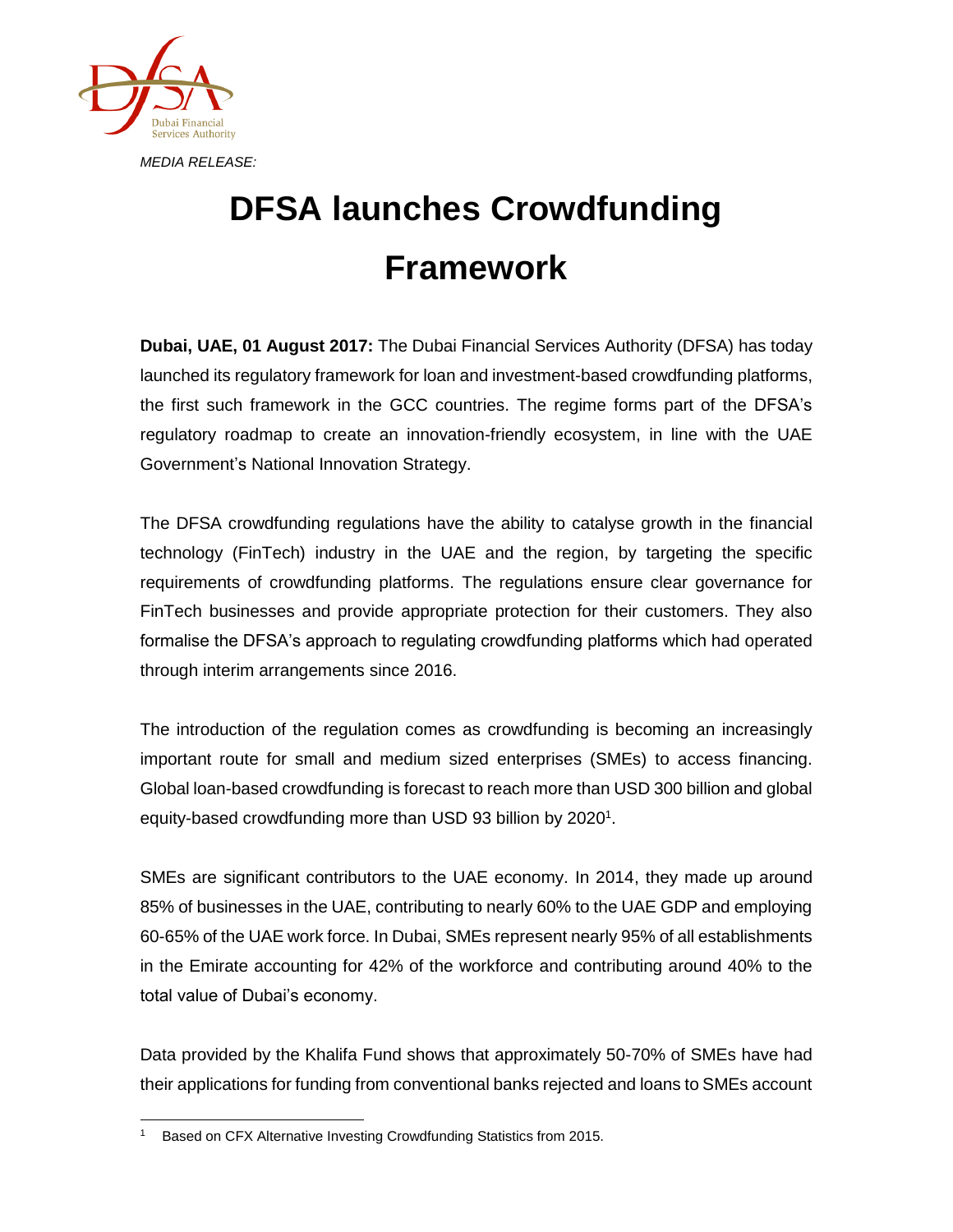

for just 4% of outstanding bank credit in the UAE, significantly below the MENA average of 9.3%. Conventional lenders are sometimes unwilling or unable to support SMEs given their often-limited asset pool or lack of a proven record of company operations. This makes it difficult for SMEs to do business; when they do get financing it can be expensive or with inflexible terms.

The UAE government has an ambition to enhance the contribution and performance of the SME sector. It has taken a major role in establishing initiatives and programmes to help with sources of funding for SMEs. Initiatives include the Mohammed Bin Rashid Establishment for SME Development and the Khalifa Fund. Given the significant role that SMEs play in the UAE economy, crowdfunding is expected to grow further in importance in the UAE as entrepreneurs seek alternative sources of funding.

Ian Johnston, Chief Executive at the DFSA, said: "We are pleased to be the first in the GCC region to formalise a tailored regime for loan and investment crowdfunding platforms, which represent an increasingly important source of financing for the SME sector. By creating a clear set of rules for operators, we hope to encourage the sustainable development of this industry and is part of our contribution to the UAE Government strategy to develop the SME sector."

The DFSA's crowdfunding framework follows the launch of its Innovation Testing Licence in May. That restricted financial services licence allows qualifying FinTech firms to develop and test innovative concepts from within the Dubai International Financial Centre (DIFC), without being subject to all the regulatory requirements that normally apply to regulated firms.

The DFSA's innovation strategy is aligned with the National Innovation Strategy set out by UAE Vice President, Prime Minister and Ruler of Dubai, His Highness Sheikh Mohammed Bin Rashid Al Maktoum, to create an innovation-friendly ecosystem. It also follows the launch of the FinTech Hive at DIFC, which will bring together the next generation of leaders and entrepreneurs to compete and address the growing needs of the region's financial services industry, using innovative technology solutions. It intends to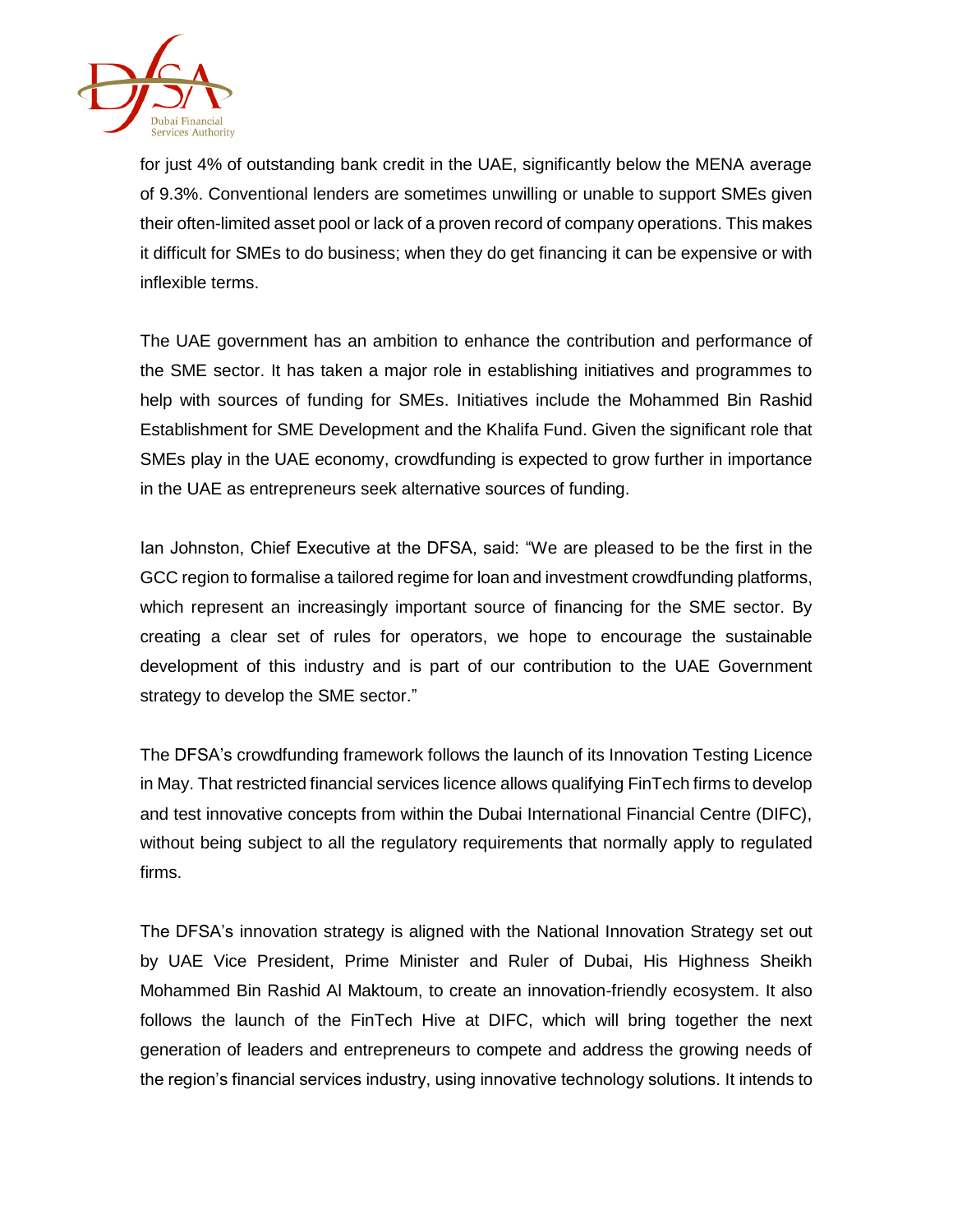

catalyse growth and efficiency in a variety of areas including trade finance, alternative finance and Shari'ah-based services.

## **Ends -**

## **For further information please contact:**

Corporate Communications Dubai Financial Services Authority Level 13, The Gate, West Wing Dubai, UAE Tel: +971 (0)4 362 1613 Email[: DFSAcorpcomms@dfsa.ae](mailto:DFSAcorpcomms@dfsa.ae) [www.dfsa.ae](http://www.dfsa.ae/)

## **Editor's notes:**

**The DFSA** is the independent regulator of financial services conducted in or from the Dubai International Financial Centre (DIFC), a purpose-built financial free-zone in Dubai. The DFSA's regulatory mandate covers asset management, banking and credit services, securities, collective investment funds, custody and trust services, commodities futures trading, Islamic finance, insurance, an international equities exchange and an international commodities derivatives exchange. In addition to regulating financial and ancillary services, the DFSA is responsible for supervising and enforcing Anti-Money Laundering (AML) and Combating the Financing of Terrorism (CFT) requirements applicable in the DIFC. The DFSA has also accepted a delegation of powers from the DIFC Registrar of Companies (RoC) to investigate the affairs of DIFC companies and partnerships.

**Ian Johnston** was appointed as Chief Executive of the DFSA in June 2012. Mr Johnston joined the DFSA in November 2006, as a Managing Director, to head the Policy and Legal Services Division.

Mr Johnston was admitted to practice Law in Australia in the early 1980s and has spent most of his career in the private sector. He held a number of senior positions within the financial sector and was CEO of one of Australia's major Trustee Companies. During that time, Mr Johnston played a leading role in the Trustee industry and served on the National Council of the Trustee Corporations Association.

In 1999, Mr Johnston joined the Australian Securities and Investments Commission where he held the position of Executive Director, Financial Services Regulation, and spent several terms as an acting Commissioner. In 2005, Mr Johnston took up a position with the Hong Kong Securities and Futures Commission as a Special Advisor.

Mr Johnston is a past Chairman of the Joint Forum, which comprises representatives of the major international regulatory standard-setters (IOSCO, IAIS and the Basel Committee). In November 2013, he was elected to the Steering Group of IOSCO's Growth and Emerging Markets Committee. He is also a member of the Financial Stability and Technical Committee (FSTC) of the IAIS, the